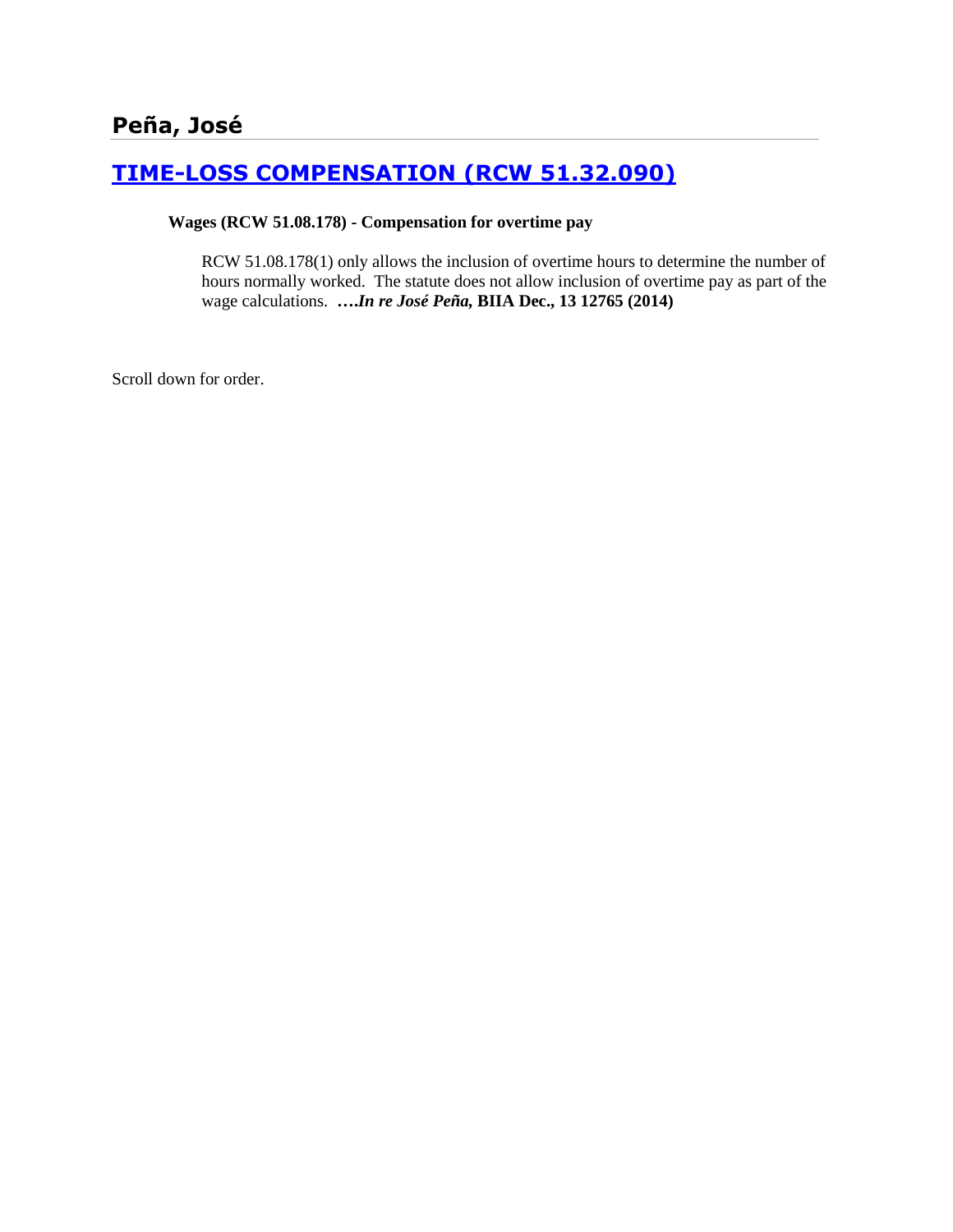### **BEFORE THE BOARD OF INDUSTRIAL INSURANCE APPEALS STATE OF WASHINGTON**

**)**

**IN RE: JOSE PEÑA ) DOCKET NOS. 13 12765 & 13 18467**

**CLAIM NO. AP-47921 ) DECISION AND ORDER**

APPEARANCES:

Claimant, Jose Peña, Pro Se

Employer, FPI Management, None

Department of Labor and Industries, by The Office of the Attorney General, per Shara Delorme

In Docket No. 13 12765, the claimant, Jose Peña, filed an appeal with the Board of Industrial Insurance Appeals on February 28, 2013, from an order of the Department of Labor and Industries dated February 14, 2013. In this order, the Department issued a demand for overpayment totaling \$2,488.05, assessed for March 18, 2012, through September 19, 2012, based on a change in Mr. Peña's reported gross wages. The Department order is **REVERSED AND REMANDED**.

In Docket No. 13 18467, the claimant, Jose Peña, filed an appeal with the Board of Industrial Insurance Appeals on February 28, 2013, from an order of the Department of Labor and Industries dated December 21, 2012. In this order, the Department affirmed its order of September 25, 2012, in which it calculated Mr. Peña's gross wage to be \$3,993.27 a month, and a status of married with three dependent children. The Department order is **REVERSED AND REMANDED**.

## **DECISION**

As provided by RCW 51.52.104 and RCW 51.52.106, this matter is before the Board for review and decision. The claimant filed a timely Petition for Review of a Proposed Decision and Order issued on July 1, 2014, in which the industrial appeals judge reversed and remanded the orders of the Department dated February 14, 2013, and December 21, 2012.

The Board has reviewed the evidentiary rulings in the record of proceedings and finds that no prejudicial error was committed. The rulings are affirmed. We have granted review to revise the calculation of overtime made by our industrial appeals judge within the Proposed Decision and Order and to modify the findings of fact and conclusions of law based on that change.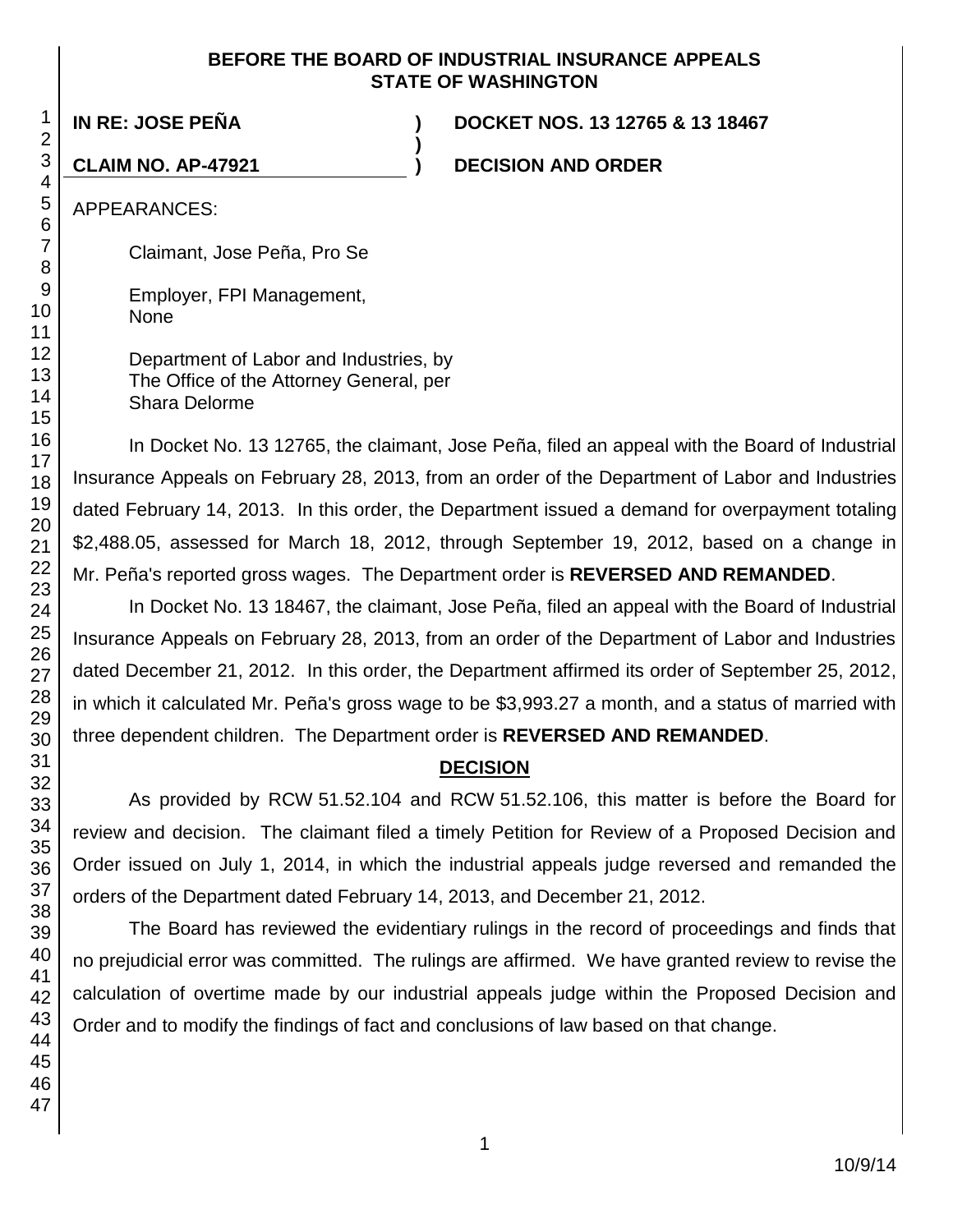The industrial appeals judge appropriately reviewed the correct statutes and legal principles when discussing calculation of Mr. Peña's "wages" within the meaning of RCW 51.08.178. However, overtime **pay** cannot be included in the calculation of the wage, but the number of hours that overtime was worked can be included in determining the number of hours **normally**  employed.<sup>1</sup> In the Proposed Decision and Order the industrial appeals judge incorrectly calculated an additional wage using the overtime hours and added that amount to the monthly wage rather than using the overtime hours to adjust the hours normally employed. Having reviewed the evidence, including the pay stubs that constitute Exhibit 2, we conclude that the figures used in the Proposed Decision and Order are correct except for the number of overtime hours within the three-month period before the industrial injury, and therefore the monthly average of those numbers. In our review of the exhibit, we find 73.50 overtime hours worked in the three-month period prior to the industrial injury.

Like our industrial appeals judge, we conclude the Department's method of averaging the overtime over three months was reasonable and appropriate because of substantial monthly differences for overtime Mr. Peña worked. We included all hours reported in the paystubs dated August 20, 2010, through November 12, 2010. The August 20, 2010 paystub included days of work outside the three-month period. Because only one hour of overtime was reported we conclude that it was likely worked all at once. Because the majority of the work days fell within the three-month period, we conclude the overtime more likely was worked within that period. We note that Mr. Peña's pay rate for that month was at \$16 an hour (his raise to \$17 an hour did not take place until September 2010). As for the November 12, 2010 pay stub, it covered hours worked during the two-week period of October 24, 2010, through November 6, 2010. We cannot include hours worked after the date of injury when calculating Mr. Peña's wage rate. But because his industrial injury occurred on Friday, November 5, 2010, and his work pattern supports a finding he would not have worked the next day, a Saturday, we include the entire overtime (22.75 hours) recorded on that paystub as part of the calculation of the average overtime hours he worked.

 ${}^{1}$ RCW 51.08.178(1).

l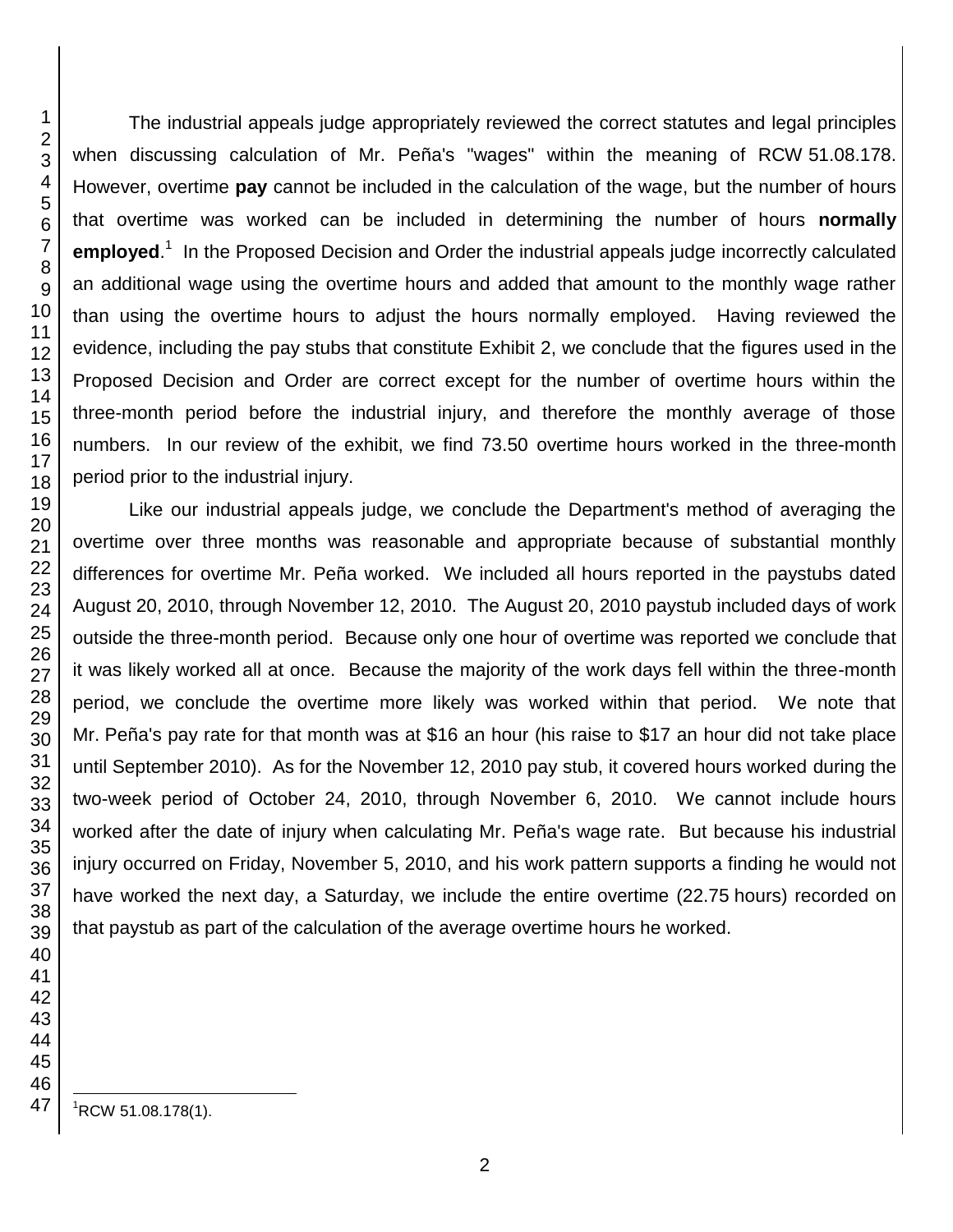Mr. Peña worked overtime during the three months prior to the industrial injury a total of 72.50 hours at \$17 an hour and one hour at \$16 an hour. Together those figures add up to 73.50, for a monthly average of overtime 24.5 hours. This differs from the 21.83 hours a month that Tracey Jacobsen, claims consultant, testified she used in calculating overtime hours. 24.5 hours a month should be used as part of the calculation of the hours Mr. Peña was normally employed.

We reverse both Department orders and remand the matter to the Department with instructions to recalculate the claimant's wages and temporary total disability benefits and recalculate the overpayment due for time-loss compensation benefits paid from March 18, 2012, through September 19, 2012. Once the overpayment amount is recalculated we urge Mr. Peña to contact the Department and negotiate a repayment schedule.

## **FINDINGS OF FACT**

- 1. On May 30, 2013 (Docket No. 13 12765), and on July 24, 2013 (Docket No. 13 18467), an industrial appeals judge certified that the parties agreed to include the Jurisdictional Histories in the Board record solely for jurisdictional purposes.
- 2. Jose Peña sustained an industrial injury on November 5, 2010, when he attempted to disconnect a washing machine from a water line, felt a blow to his hip, and fell, breaking his glasses.
- 3. On November 5, 2010, Jose Peña was married, had three dependents, and earned \$17 an hour. Prior to September 2010, his base pay rate was \$16 an hour. Mr. Peña's base work schedule was 8 hours a day, five days a week. Besides his regular schedule he worked an average of 24.5 hours per month overtime.
- 4. Besides his regular wages, Mr. Peña's employer paid \$418 a month for his health care benefits, which continued until payment of these benefits ended on September 30, 2012. The employer also paid Mr. Peña an average of \$212.16 a month in bonuses.

## **CONCLUSIONS OF LAW**

1. The Board of Industrial Insurance Appeals has jurisdiction over the parties and subject matter of these appeals.